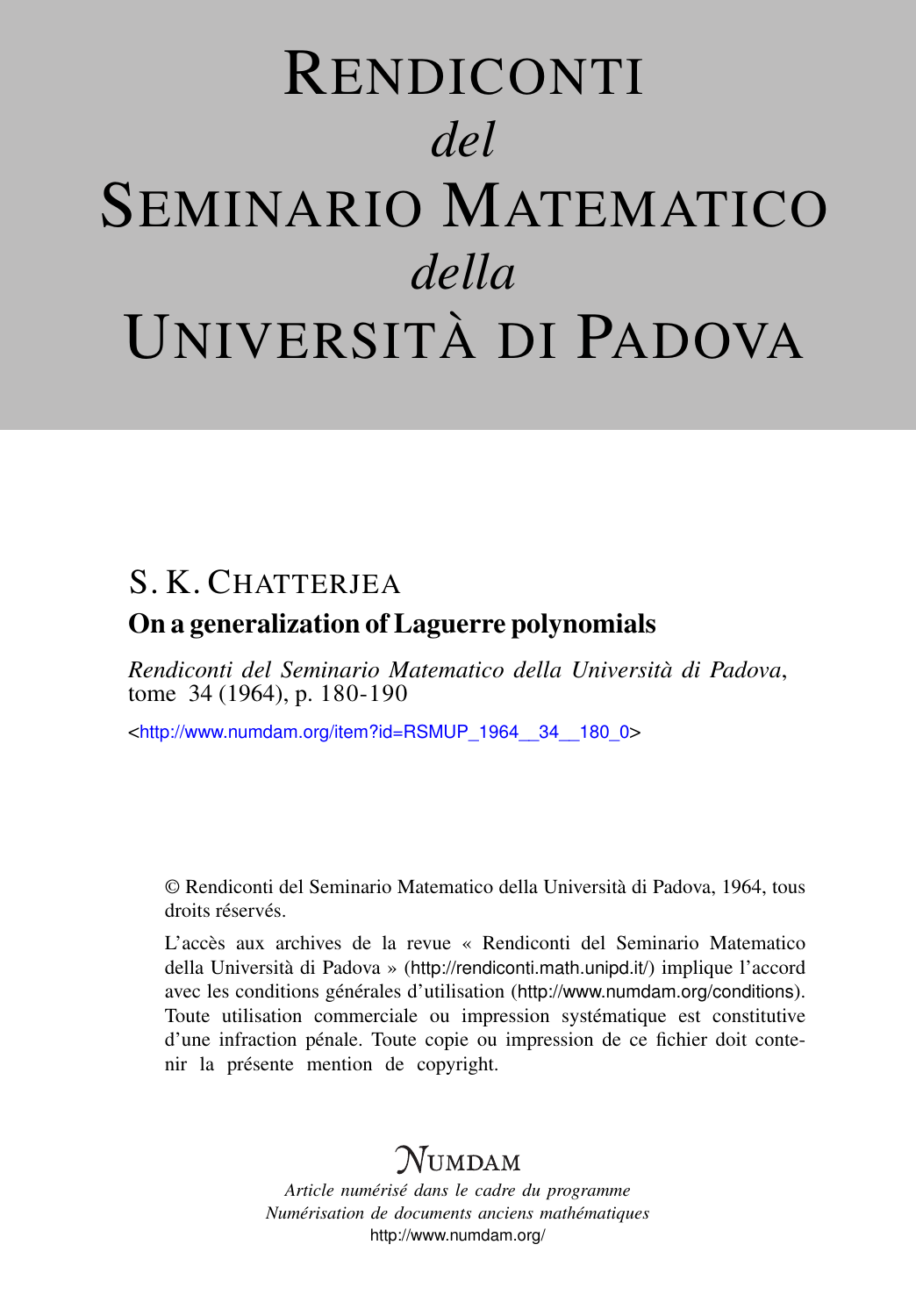#### ON A GENERALIZATION OF LAGUERRE POLYNOMIALS

#### \*) di S. K. CHATTERJEA (a Calcutta)

1. - In a recent paper [1], the writer has defined the polynomials  $T_{k_n}^{(\alpha)}(x)$  by the Rodrigues' formula

(1.1) 
$$
T_{\mathbf{m}}^{(\alpha)}(x) = \frac{1}{n!} x^{-x} e^{x^k} D^n(x^{x+n}e^{-x^k}),
$$

where k is a natural number. The polynomials  $T_{kn}^{(\alpha)}(x)$  are of exactly degree kn  $(n = 0, 1, 2, ...)$ . They satisfy the operational formula

$$
(1.2) \qquad \prod_{j=1}^n (xD - kx^k + \alpha + j) = n \; ! \sum_{r=0}^n \frac{x^r}{r!} T^{(\alpha+r)}_{k(n-r)}(x) D^r \; .
$$

The following are the consequences of the operational forrnula (1.2):

$$
(1.3) \t nT_{\mathbf{k}\mathbf{n}}^{(\alpha)}(x) = (xD - kx^{\mathbf{k}} + \alpha + n)T_{\mathbf{k}(\mathbf{n}-1)}^{(\alpha)}(x)
$$

$$
(1.4) \quad \binom{m+n}{m} T_{k(m+n)}^{(\alpha)}(x) = \sum_{r=0}^{\min(m,n)} \frac{x^r}{r!} T_{k(m-p)}^{(\alpha+n+r)}(x) D^r T_{kn}^{(\alpha)}(x) \ .
$$

The polynomials  $T_{kn}^{(\alpha)}(x)$  are generated by the function

(1.5) 
$$
(1-t)^{-\alpha-1} \exp \left\{ x^{\mathbf{k}} u(t) \right\} = \sum_{n=0}^{\infty} T_{\mathbf{k}n}^{(\alpha)}(x) t^n
$$

\*) Pervenuta in redazione il 17 giugno 1963. Indirizzo dell'A.: Department of mathematics. Bangabasi College, Calcutta (India).

 $\mathcal{D}$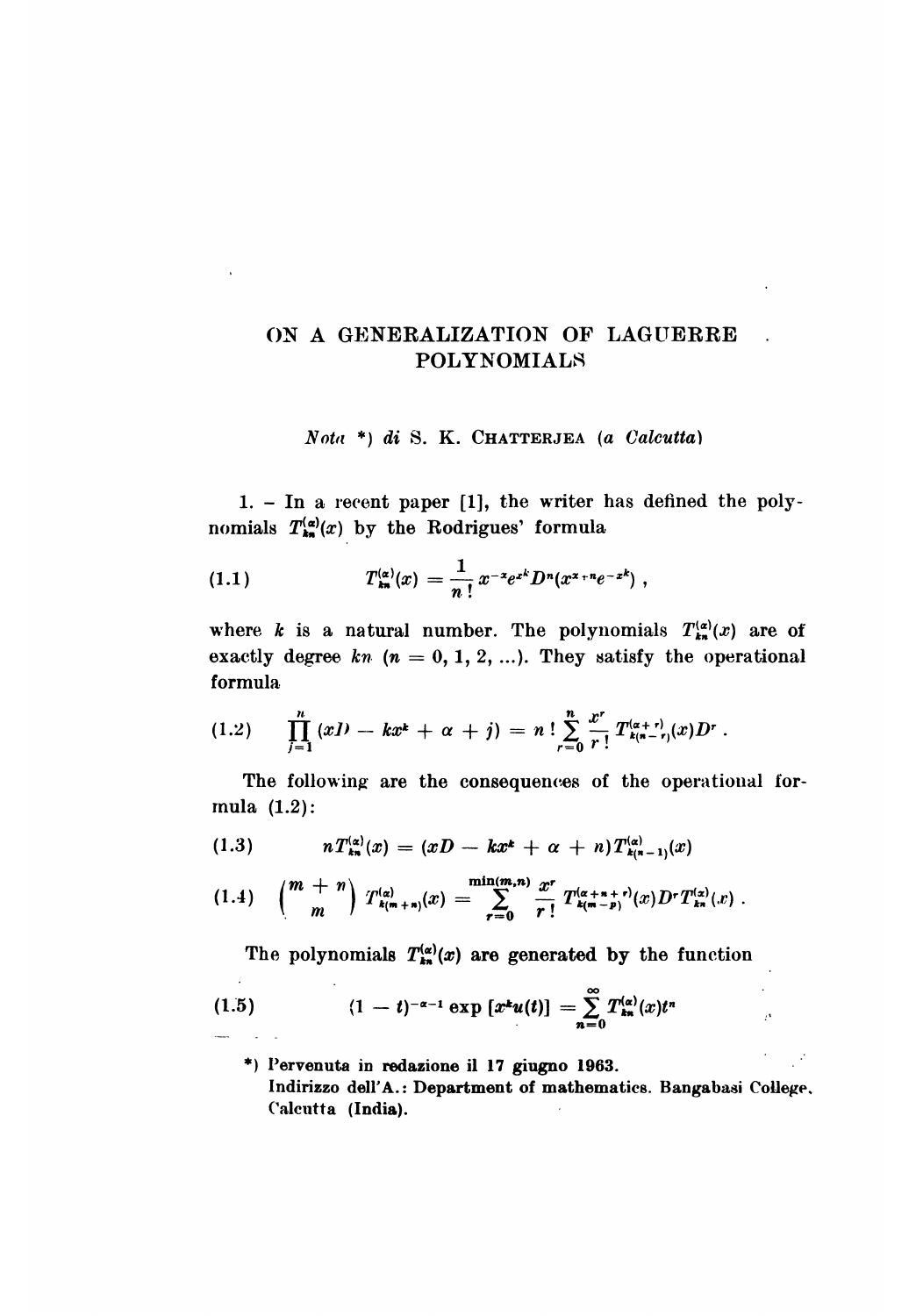where

$$
u(t) = 1 - (1 - t)^{-k}.
$$

In the same paper the writer has also proved the following properties

$$
\sum_{r=0}^{k+1} (-1)^r \binom{k+1}{r} (n+1-r) T_{k(n+1-r)}^{(\alpha)}(x)
$$
\n
$$
= (\alpha+1) \sum_{r=0}^k (-1)^r \binom{k}{r} T_{k(n-r)}^{(\alpha)}(x) - k x^k T_{kn}^{(\alpha)}(x)
$$

$$
(1.7) \sum_{r=0}^{k} (-1)^{r} {k \choose r} DT_{k(n-r)}^{(\alpha)}(x) = kx^{k-1} \sum_{r=1}^{k} (-1)^{r} {k \choose r} T_{k(n-r)}^{(\alpha)}(x)
$$

(1.8) 
$$
T_{kn}^{(\alpha)}(x) = \sum_{r=0}^{n} \frac{(\alpha - \beta)_r}{r!} T_{n(n-r)}^{(\beta)}(x)
$$

This work of the writer generalizes some properties of the Laguerre polynomials  $L_{\bullet}^{(\alpha)}(x)$ . Indeed, when  $k = 1$ ,  $T_{\bullet}^{(\alpha)}(x) \equiv$  $\equiv L_{\bullet}^{(\alpha)}(x)$ . A similar generalization viz.,  $T_{\bullet}^{(0)}(x)$ , has been previously studied by Palas [2]. The purpose of this paper is to discuss a more general class of Laguerre polynomials.

2. DEFINITION: We first make the definition

(2.1) 
$$
T_{kn}^{(\alpha)}(x, p) = \frac{1}{n!} x^{-\alpha} e^{px^k} D^n(x^{\alpha+n}e^{-px^k})
$$

where  $k$  is a natural number.

We now show that the polynomial  $T_{\bullet\bullet}^{(\alpha)}(x,\,p)$  is of exactly degree  $kn$   $(n = 0, 1, 2, ...)$ . In this connection we know the result [3], for which I must thank Prof. H. W. Gould:

(2.2) 
$$
D_z^{\prime}(z) = \sum_{k=0}^s \frac{(-1)^k}{k!} D_z^{\prime}(z) \sum_{j=0}^k (-1)^j {k \choose j} z^{k-j} D_z^{\prime} z^j
$$

Thus we obtain from (2.1)

 $\sim$ 

$$
T_{\scriptscriptstyle{k}}^{(\alpha)}(x, p) =
$$
  
= 
$$
\frac{1}{n!} x^{-\alpha} e^{px^k} \sum_{s=0}^n {n \choose s} (D^{n-s} x^{\alpha+s}) (D^s e^{-px^k}) =
$$

 $\ddot{\phantom{a}}$ 

 $\sim$  100  $\mu$ 

 $\Lambda$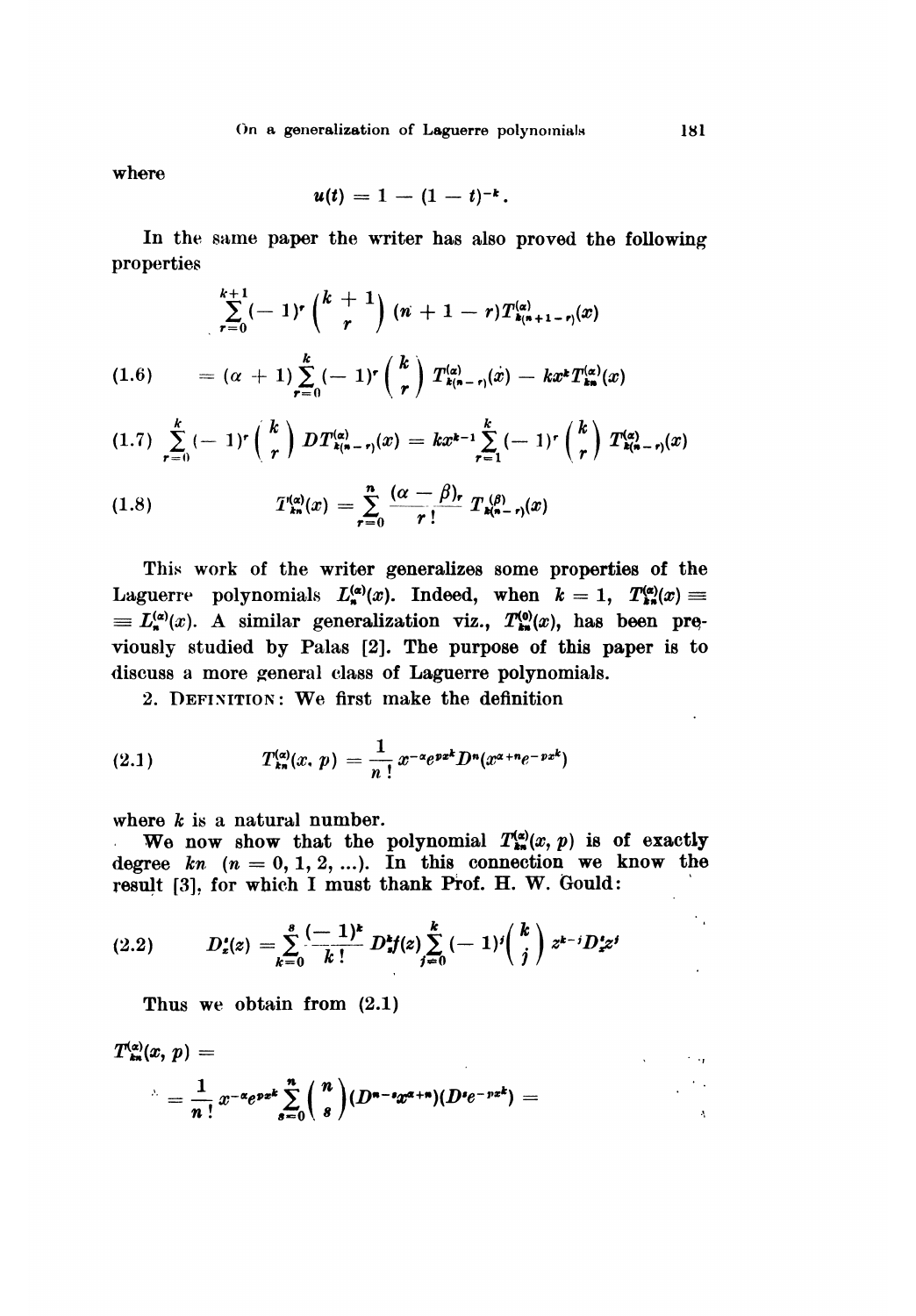$$
= \frac{1}{n!} e^{px^k} \sum_{s=0}^n {n \choose s} {\alpha + n \choose n - s} (n - s)! x^s (D^s e^{-px^k})
$$
  

$$
= \sum_{s=0}^n {\alpha + n \choose n - s} \sum_{i=0}^s \frac{p^i}{i!} x^{ki} \sum_{j=0}^i (-1)^j {\binom{i}{j}} {\binom{kj}{s}}
$$
  

$$
= \sum_{i=0}^n \frac{p^i}{i!} x^{ki} \sum_{j=0}^i (-1)^j {\binom{i}{j}} \sum_{s=i}^n {\alpha + n \choose n - s} {\binom{kj}{s}}
$$

Now we know that

$$
\sum_{j=0}^i (-1)^j \binom{i}{j} \sum_{s=0}^{i-1} \binom{\alpha + n}{n-s} \binom{kj}{s} = 0.
$$

Thus we finally obtain

$$
(2.3) \tT_{kn}^{(\alpha)}(x, p) = \sum_{i=0}^{n} \frac{p^{i}}{i!} x^{ki} \sum_{j=0}^{i} (-1)^{j} \binom{i}{j} \binom{\alpha + n + kj}{n},
$$

which is the explicit formula for  $T_{k_n}^{(\alpha)}(x, p)$ .

In particular, when  $k = 1$ , and  $p = 1$ , we derive

$$
(2.4) \qquad T_n^{(\alpha)}(x,1) = \sum_{i=0}^n \frac{x^i}{i!} \sum_{j=0}^i (-1)^i \binom{i}{j} \binom{\alpha+n+j}{n} = \\ = \sum_{i=0}^n \frac{x^i}{i!} \cdot (-1)^i \binom{\alpha+n}{n-i}
$$

which is the explicit formula for the general Laguerre polynomials  $L_{\mathbf{a}}^{(\alpha)}(x)$ . Thus  $T_{\mathbf{a}}^{(\alpha)}(x, 1) \equiv L_{\mathbf{a}}^{(\alpha)}(x)$ .

3. - OPERATIONAL FORMULAE: Recently we [4] have derived the general operational formula

(3.1) 
$$
x^{-\alpha}D^{n}(x^{kn+\alpha}Y) = \prod_{j=1}^{n} \{x^{k-1}(z+\alpha+kj)\}Y, \quad (k = 1, 2, 3, ...),
$$

where  $z \equiv x D$  and Y is any sufficiently differentiable function of  $x$ . The operators on the right of  $(3.1)$  commute only when  $k = 1$ .

182

.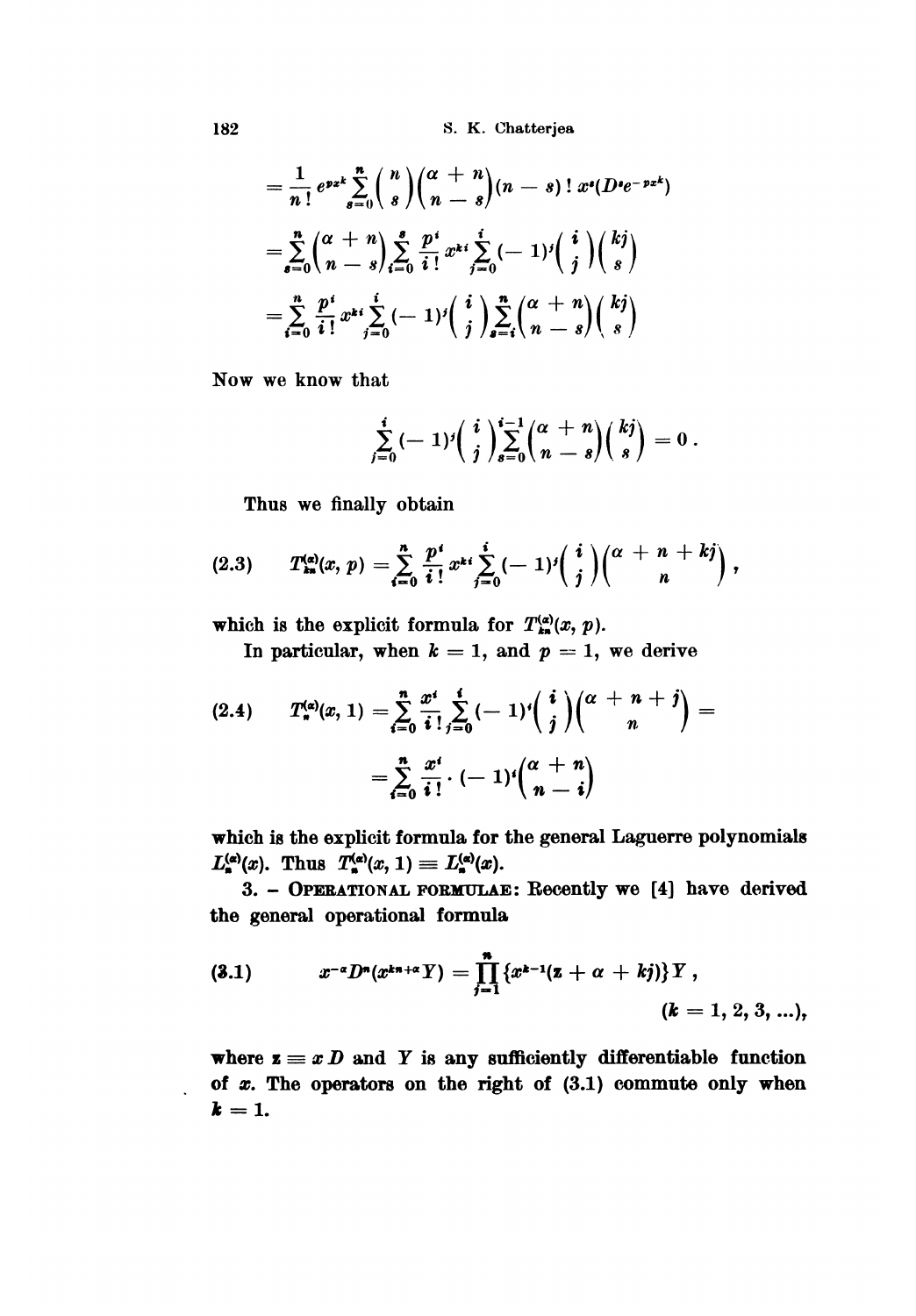Thus we derive

(3.2) 
$$
x^{-x}e^{px^k}D^{\mathbf{n}}(x^{x+n}e^{-px^k}Y) = \prod_{j=1}^n (xD - pkx^k + \alpha + j)Y
$$

Again we observe

$$
D^{n}(x^{\alpha+n}e^{-px^{k}}Y) = \sum_{r=0}^{n} {n \choose r} D^{n-r}(x^{\alpha+n}e^{-px^{k}})D^{r}Y =
$$
  
=  $n! x^{2}e^{-px^{k}} \sum_{r=0}^{n} \frac{x^{r}}{r!} T_{k(n-r)}^{(a+r)}(x, p)D^{r}Y,$ 

whence we obtain

$$
(3.3) \qquad \frac{1}{n!} \, x^{-\alpha} e^{px^k} D^n(x^{\alpha+n}e^{-px^k} Y) = \sum_{r=0}^n \frac{x^r}{r!} \, T_{\mathfrak{t}_{(n-r)}}^{(x+r)}(x, p) D^r Y
$$

It therefore follows from (3.2) and (3.3) that

$$
(3.4) \quad \prod_{j=1}^n (xD - pkx^2 + \alpha + j) Y = n \cdot \sum_{r=0}^n \frac{x^r}{r!} T_{k(n-r)}^{(a+r)}(x, p) D^r Y
$$

If we set  $Y = 1$ , we derive from (3.4)

(3.5) 
$$
n! T_{kn}^{(\alpha)}(x, p) = \prod_{j=1}^{n} (xD - pkx^{k} + \alpha + j) \cdot 1
$$

Further if  $k = 1$ , and  $p = 1$ , we obtain from (3.4)

(3.6) 
$$
\prod_{j=1}^{n} (xD - x + \alpha + j) Y = n! \sum_{r=0}^{n} \frac{x^{r}}{r!} T_{n-r}^{(\alpha+r)}(x, 1) D^{r} Y;
$$

which may be compared with the operational formula for the general Laguerre polynomials, derived by Carlitz [5].

In a recent paper [6], Gould and Hopper have generalized the Hermite polynomials by the definition

$$
(3.7) \tHn2(x, \alpha, p) = (-1)n x-a epek Dn(xa e-pxk)
$$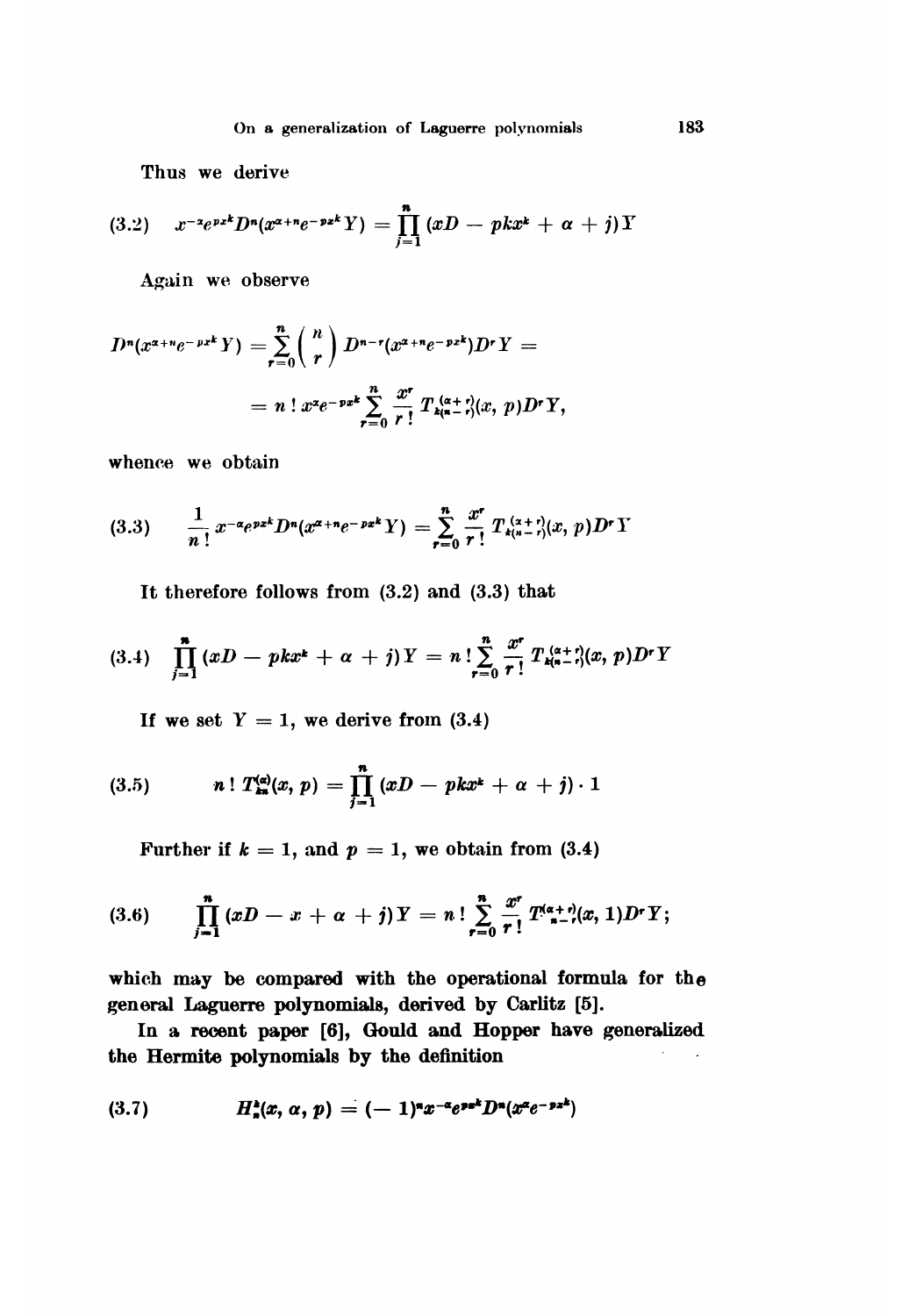We remark that  $x^n H^{\star}_n(x, \alpha, p)$  yeilds a generalized class of polynomials of exactly degree kn  $(n = 0, 1, 2, ...)$ , provided k is a natural number. Consequently if we write

$$
x^n H_n^k(x, \alpha, p) = H_n^{(\alpha)}(x, p)
$$

then

$$
(3.8) \tH_{\text{ks}}^{(\alpha)}(x, p) = (-1)^n x^{n-\alpha} e^{px^k} D^n(x^x e^{-px^k})
$$

Thus the polynomials  $H_{\bullet\bullet}^{(\alpha)}(x, p)$  are related to our polynomials by

(3.9) 
$$
H_{kn}^{(\alpha)}(x, p) = (-1)^n n! T_{kn}^{(\alpha - n)}(x, p).
$$

Now returning to the operational formula (3.5) we obtain

$$
(3.10) \ \ (-1)^n H_{\rm kn}^{(\alpha)}(x,\,p) = \prod_{j=1}^n (xD - pkx^k + \alpha - n + j) \cdot 1
$$

More generally we have from (3 .4 )

(3.11) 
$$
\prod_{j=1}^{n} (xD - pkx^{k} + \alpha - n + j)Y =
$$

$$
= \sum_{r=0}^{n} (-1)^{n-r} {n \choose r} x^{r} H_{k(n-r)}^{(x)}(x, p) D^{r}Y
$$

This operational formula viz., (3.11) seems to be of particular interest. Indeed, using  $k = 2$ ,  $p = 1$ , and  $\alpha = 0$ , we have

$$
\prod_{j=1}^{n} (xD - 2x^{2} - n + j)Y =
$$
\n
$$
= \sum_{r=0}^{n} (-1)^{n-r} {n \choose r} x^{r} H_{2(n-r)}^{(0)}(x, 1) D^{r}Y
$$

Now noticing that

$$
H^{(0)}_{2(n-r)}(x, 1) = x^{n-r}H_{n-r}(x),
$$

where  $H_n(x)$  denotes the ordinary Hermite polynomials defined by

$$
H_n(x)=(-1)^ne^{n^2}D^ne^{-n^2},
$$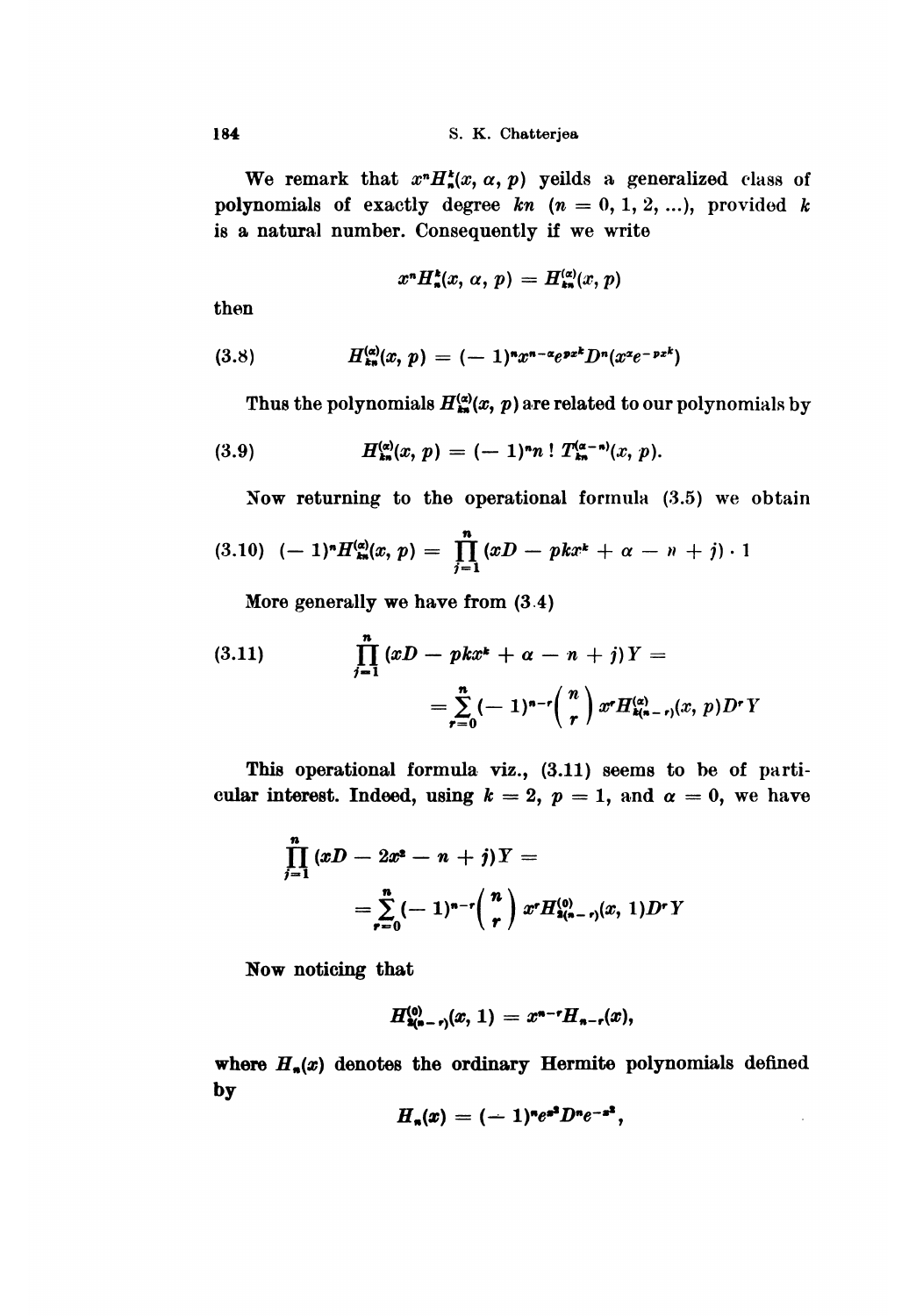we obtain

$$
\prod_{j=1}^n (xD - 2x^2 - n + j)Y = x^n \sum_{r=0}^n (-1)^{n-r} {n \choose r} H_{n-r}(x)D^rY
$$

Now we note that

$$
(3.12) \t x^{-n} \prod_{j=1}^{n} (xD - 2x^2 - n + j) \equiv (D - 2x)^{n}.
$$

For, (3.12) is evidently true for  $n = 1$ . Next assume that (3.12) is true for  $n = m$ . Then we have

$$
x^{-(m+1)}\prod_{j=1}^{m+1} (xD - 2x^2 - m - 1 + j) =
$$
  
=  $x^{-(m+1)}(xD - 2x^2 - m)\prod_{j=1}^{m} (xD - 2x^2 - m + j) =$   
=  $x^{-(m+1)}(xD - 2x^2 - m)x^m(D - 2x)^m =$   
=  $x^{-(m+1)} \cdot x^m(xD - 2x^2)(D - 2x)^m =$   
=  $(D - 2x)^{m+1}.$ 

Hence by induction  $(3.12)$  is true for all positive integers n. Thus we finally derive

$$
(3.13) \t\t (D-2x)^n = \sum_{r=0}^n (-1)^{n-r} {n \choose r} H_{n-r}(r) dr,
$$

a formula which Burchnall [7] derived some years ago.

4. - SOME APPLICATIONS OF THE OPERATIONAL FORMULA: From  $(3.5)$  we note that

$$
(4.1) \quad n \, T_{kn}^{(\alpha)}(x, p) = (xD - pkx^k + \alpha + n) T_{k(n-1)}^{(\alpha)}(x, p).
$$

In particular, when  $k = 1$ , and  $p = 1$ , we derive

$$
(4.2) \quad nT_{n}^{(\alpha)}(x,1)=(xD-x+\alpha+n)T_{n-1}^{(\alpha)}(x,1)
$$

which is well-known for the Laguerre polynomials  $L_{\mathbf{a}}^{(\alpha)}(x)$ .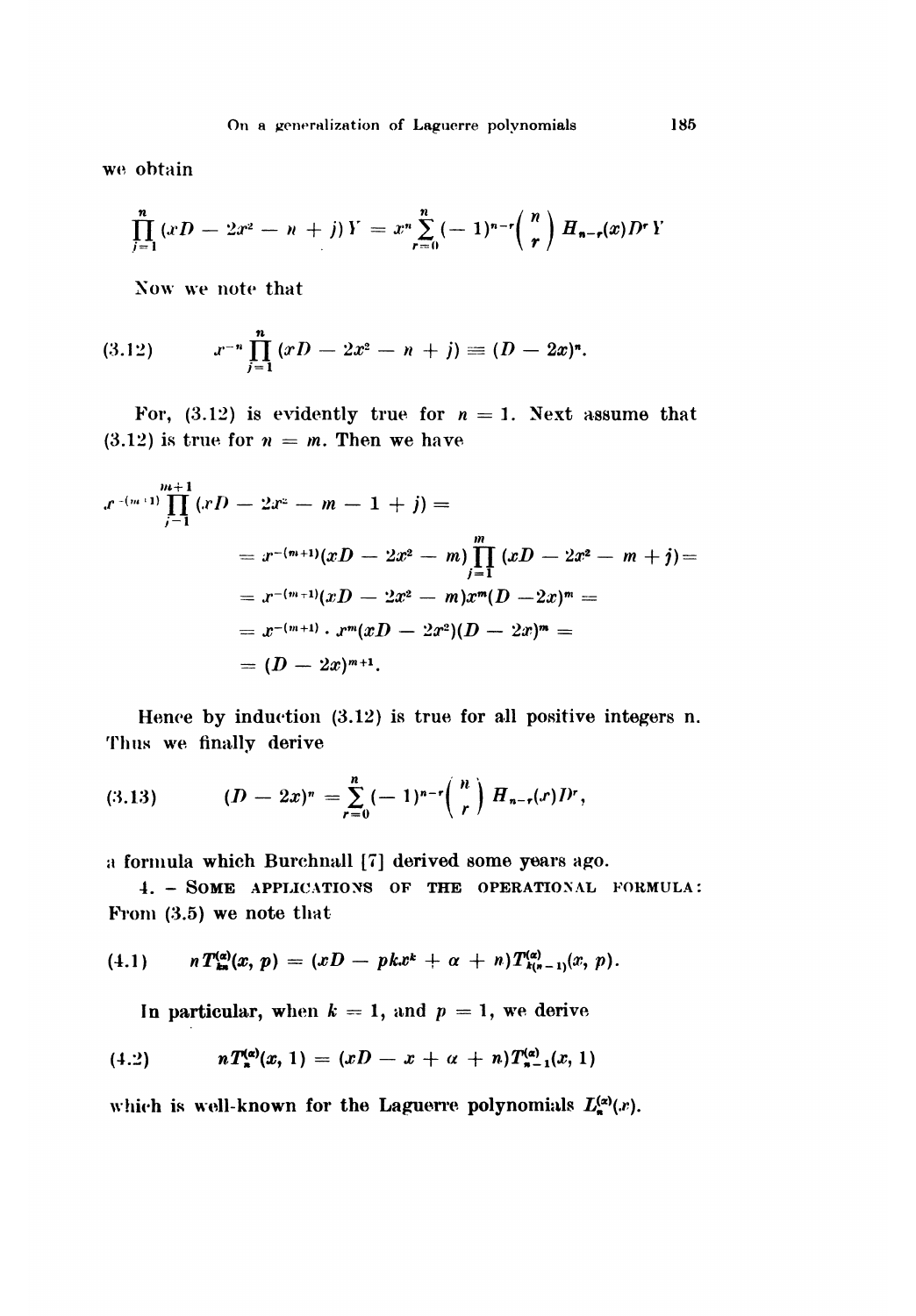Again in terms of the polynomials of Gould and Hopper, (4.1) stands thus

$$
(4.3) \tH_{kn}^{(\alpha)}(x, p) + (xD - pkx^{k} + \alpha)H_{kn-1}^{(\alpha-1)}(x, p) = 0.
$$

Next we consider

$$
(m + n)! T_{k(m+n)}^{(2)}(x, p) =
$$
  
=  $\prod_{j=1}^{m} (xD - pkx^{k} + \alpha + n + j) \prod_{i=1}^{n} (xD - pkx^{k} + \alpha + i) \cdot 1$   
=  $n! \prod_{j=1}^{m} (xD - pkx^{k} + \alpha + n + j) \cdot T_{kn}^{(2)}(x, p)$   
=  $m! n! \sum_{r=0}^{m} \frac{x^{r}}{r!} T_{k(m-r)}^{(\alpha+n+r)}(x, p) D^{r} T_{kn}^{(\alpha)}(x, p);$ 

which implies that

$$
(4.4) \qquad \binom{m+n}{m} T_{k(m+n)}^{(\alpha)}(x, p) =
$$
  
= 
$$
\sum_{r=0}^{\min(m,n)} \frac{x^r}{r!} T_{k(m-r)}^{(\alpha+n+r)}(x, p) D^r T_{kn}^{(\alpha)}(x, p).
$$

The formula (4.4) readily yields the corresponding formula for the polynomials of Gould and Hopper:

$$
(4.5) H_{k(m+n)}^{(\alpha+m+n)}(x, p)
$$
  
= 
$$
\sum_{r=0}^{\min(m,n)} (-1)^r \binom{m}{r} x^r H_{k(m-r)}^{(\alpha+m+n)}(x, p) D^r H_{kn}^{(\alpha+n)}(x, p).
$$

5. - GENERATING FUNCTION: We shall now show that the polynomials  $T_{\bullet\bullet}^{(a)}(x, p)$  are generated by

(5.1) 
$$
g(x, t) = (1 - t)^{-\alpha - 1} \exp [px^{\alpha}u(t)] = \sum_{n=0}^{\infty} T_{\alpha}^{(n)}(x, p)t^{n},
$$

where

$$
u(t) = 1 - (1 - t)^{-k}.
$$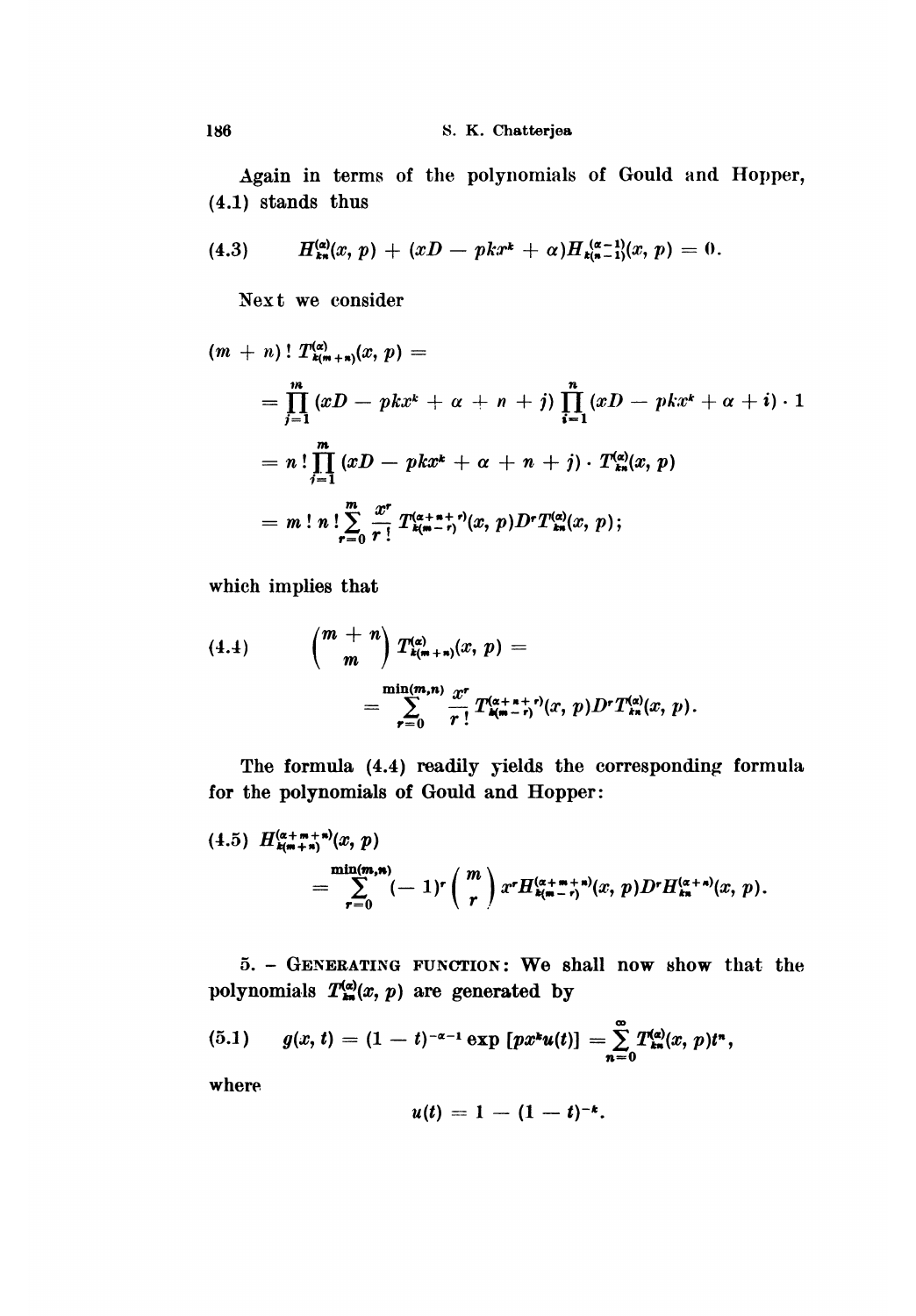#### On a generalization of Laguerre polynomials

From the definition  $(2.1)$  we observe

(5.2) 
$$
T_{\rm kn}^{(\alpha)}(x, p) = e^{\jmath\pi} \sum_{r=0}^{\infty} \frac{(-p)^r}{r!} {kr + \alpha + n \choose n} x^{\rm kr}.
$$

It may be noted that  $(2.3)$  is a consequence of  $(5.2)$ . Now we notice that

(5.3) 
$$
T_{\mathbf{m}}^{(\alpha)}(x, p) = \frac{1}{n!} \left[ \frac{\partial^n}{\partial t^n} g(x, 0) \right]
$$

Also

$$
(5.4) \left[\frac{\partial^{n}}{\partial t^{n}}\left\{(1-t)^{-\alpha-1}\exp{(px^{k}u(t))}\right\}\right]_{t=\rho}
$$

$$
=e^{px^{k}}\left[\frac{\partial^{n}}{\partial t^{n}}\left\{(1-t)^{-\alpha-1}\exp\left(-p\left(\frac{x}{1-t}\right)^{k}\right)\right\}\right]_{t=\rho}
$$

$$
=n!e^{px^{k}}\sum_{r=0}^{\infty}\frac{(-p)^{r}}{r!}\binom{kr+\alpha+n}{n}x^{kr}
$$

Thus a comparison of  $(5.3)$  and  $(5.4)$  with  $(5.2)$  confirms  $(5.1)$ .

Now from the generating function (5.1) we easily derive the following multiplication formula:

(5.5) 
$$
T_{lm}^{(\alpha)}(xm^{1/k}, p) = T_{lm}^{(\alpha)}(x, mp) ,
$$

which, in terms of the polynomials of Gould and Hopper, shapes into

(5.6) 
$$
H_{\text{an}}^{(\alpha)}(xm^{1/k}, p) = H_{\text{an}}^{(\alpha)}(x, mp) ,
$$

which may well be compared with  $(3.9)$  of  $[6, p. 54]$ .

It is also interesting to note from (5.5) that

$$
(5.7) \tT_n^{(a)}(x, m) = L_n^{(a)}(m \, r) \, .
$$

Again we observe

$$
(1-t)^{-x-1} \exp [px^x[1-(1-t)^{-k}]]
$$
  
=  $(1-t)^{-(x-\beta)}(1-t)^{-\beta-1} \exp [px^x[1-(1-t)^{-k}]]$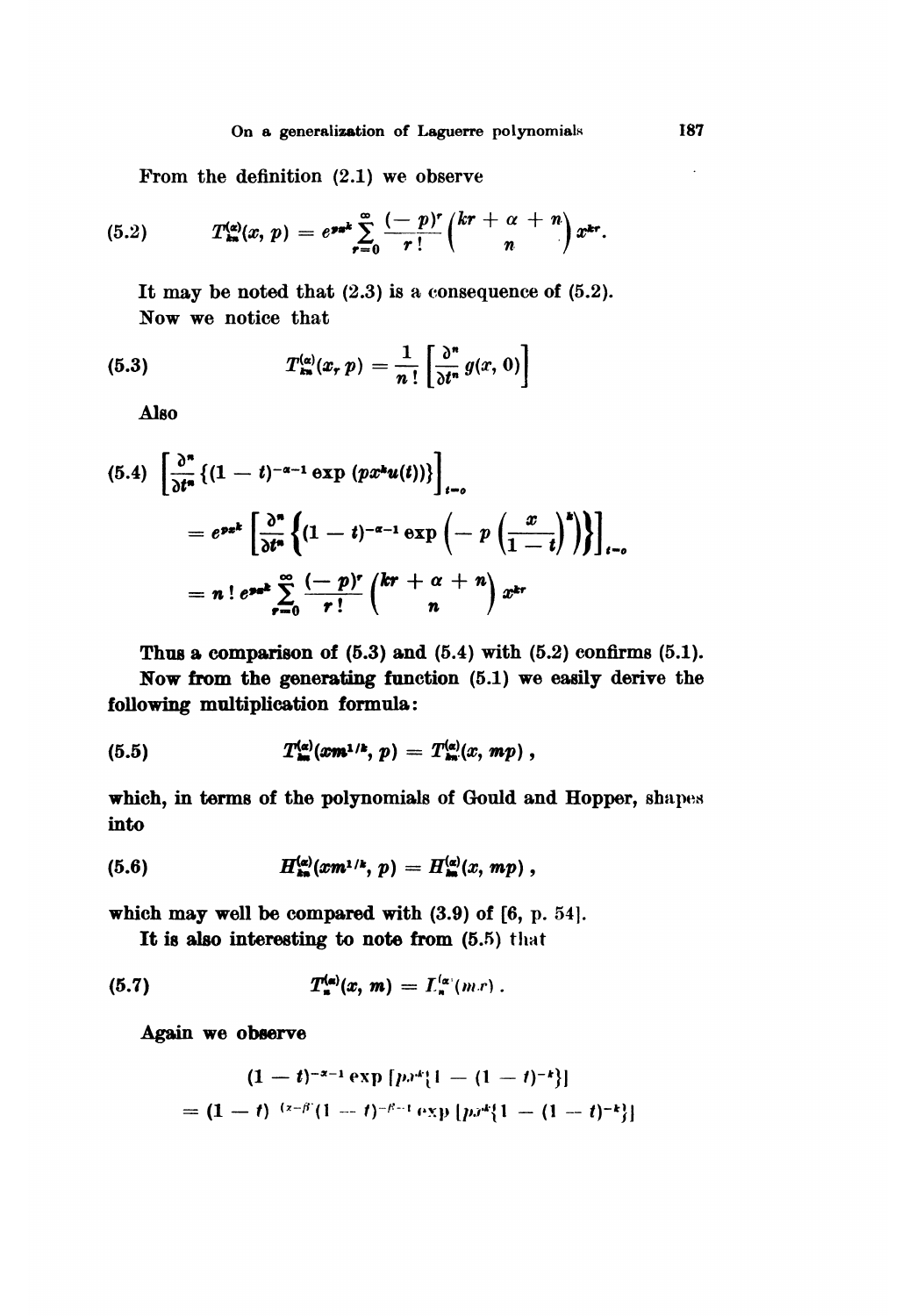whence we obtain

$$
\sum_{n=0}^{\infty} T_{\mathbf{m}}^{(a)}(x, p) t^n = (1-t)^{-(\alpha-\beta)} \sum_{n=0}^{\infty} T_{\mathbf{m}}^{(\beta)}(x, p) t^n.
$$

Now comparing the coefficients of  $t<sup>n</sup>$  on both sides we get

(5.8) 
$$
T_{\rm kn}^{(\alpha)}(x, p) = \sum_{r=0}^{n} \frac{(\alpha - \beta)_r}{r!} T_{\rm kn}^{(\beta)}(x, p),
$$

where  $\alpha$  and  $\beta$  are arbitrary real numbers.

Next we notice that

$$
\sum_{n=0}^{\infty} T_{\mathbf{m}}^{(\alpha+\beta+1)}(x, p + q)t^{n}
$$
\n
$$
= (1-t)^{-\alpha-1}e^{px^{k}\{1-(1-t)^{-k}\}} \cdot (1-t)^{-\beta-1}e^{qx^{k}\{1-(1-t)^{-k}\}}
$$
\n
$$
= \sum_{m=0}^{\infty} T_{\mathbf{m}}^{(\alpha)}(x, p)t^{m} \cdot \sum_{n=0}^{\infty} T_{\mathbf{m}}^{(\beta)}(x, q)t^{n}
$$
\n
$$
= \sum_{n=0}^{\infty} \sum_{m=0}^{n} T_{\mathbf{m}}^{(\alpha)}(x, p)T_{\mathbf{m}}^{(\beta)}(x, q)t^{n}.
$$

Thus we obtain the following 'doubly-additive' addition formula,

(5.9) 
$$
T_{\mathbf{m}}^{(\alpha+\beta+1)}(x, p + q) = \sum_{m=0}^{n} T_{\mathbf{m}}^{(\alpha)}(x, p) T_{\mathbf{m}}^{(\beta)}(x, q).
$$

In particular, when  $p = q = 1$ , and  $k = 1$ , we derive

(5.10) 
$$
T_{n}^{(\alpha+\beta+1)}(x, 2) = \sum_{m=0}^{n} L_{m}^{(\alpha)}(x) L_{n-m}^{(\beta)}(x).
$$

It follows therefore from (5.7) and (5.10) that

(5.11) 
$$
L_{n}^{(\alpha+\beta+1)}(2x) = \sum_{m=0}^{n} L_{m}^{(\alpha)}(x) L_{n-m}^{(\beta)}(x) ,
$$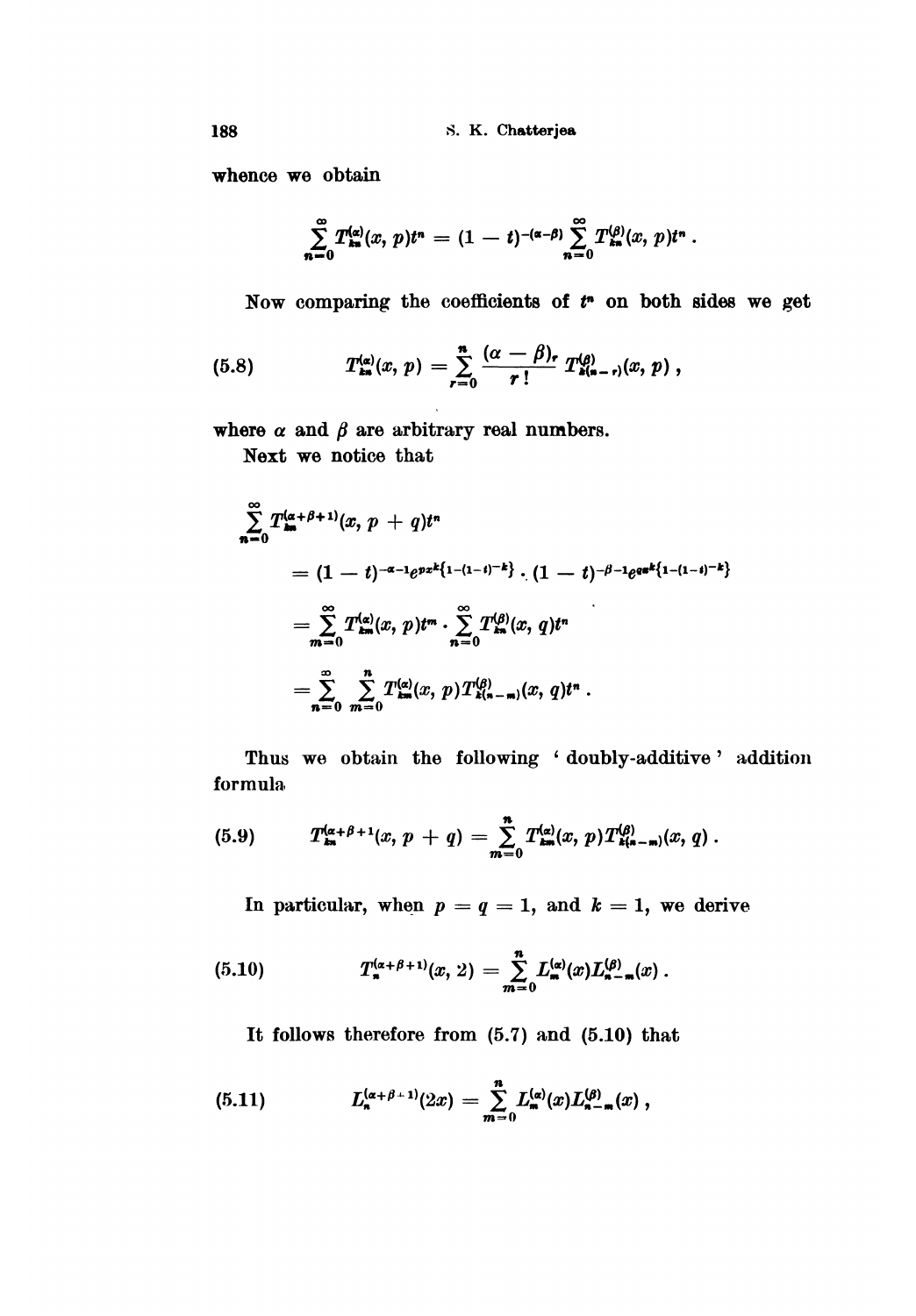which is implied by the well-known formula of the Laguerre polynomials

(5.12) 
$$
L_{n}^{(\alpha+\beta+1)}(x+y)=\sum_{m=0}^{n}L_{m}^{(\alpha)}(x)L_{n-m}^{(\beta)}(y).
$$

Again returning to (5.1) we obtain

$$
(1-t)^{k+1} \frac{\partial g(x, t)}{\partial t} = [(\alpha + 1)(1-t)^k - p k x^k] g(x, t)
$$

whence we notice

$$
(1-t)^{k+1}\sum_{n=1}^{\infty}nt^{n-1}T_{kn}^{(\alpha)}(x,p)=[(\alpha+1)(1-t)^{k}-pkx^{k}]\cdot\sum_{n=0}^{\infty}T_{kn}^{(\alpha)}(x,p)t^{n}.
$$

Performing the indicated multiplication on both sides and comparing coefficients of  $t<sup>n</sup>$  on both sides, we derive

$$
(5.13) \quad \sum_{r=0}^{k+1} (-1)^r {k+1 \choose r} (n+1-r) T_{k(n+1-r)}^{(a)}(x, p) .
$$

$$
= (\alpha+1) \sum_{r=0}^{k} (-1)^r {k \choose r} T_{k(n-r)}^{(a)}(x, p) - p k x^k T_{kn}^{(a)}(x, p) .
$$

Lastly we observe

$$
(1-t)^{k}\frac{\partial g(x,t)}{\partial x}=pkx^{k-1}\{(1-t)^{k}-1\}g(x,t),
$$

whence we obtain in like manner

(5.14) 
$$
\sum_{r=0}^{k} (-1)^{r} {k \choose r} DT_{(n-r)}^{(\alpha)}(x, p) = p k x^{k-1} \sum_{r=1}^{k} (-1)^{r} {k \choose r} T_{(n-r)}^{(\alpha)}(x, p).
$$